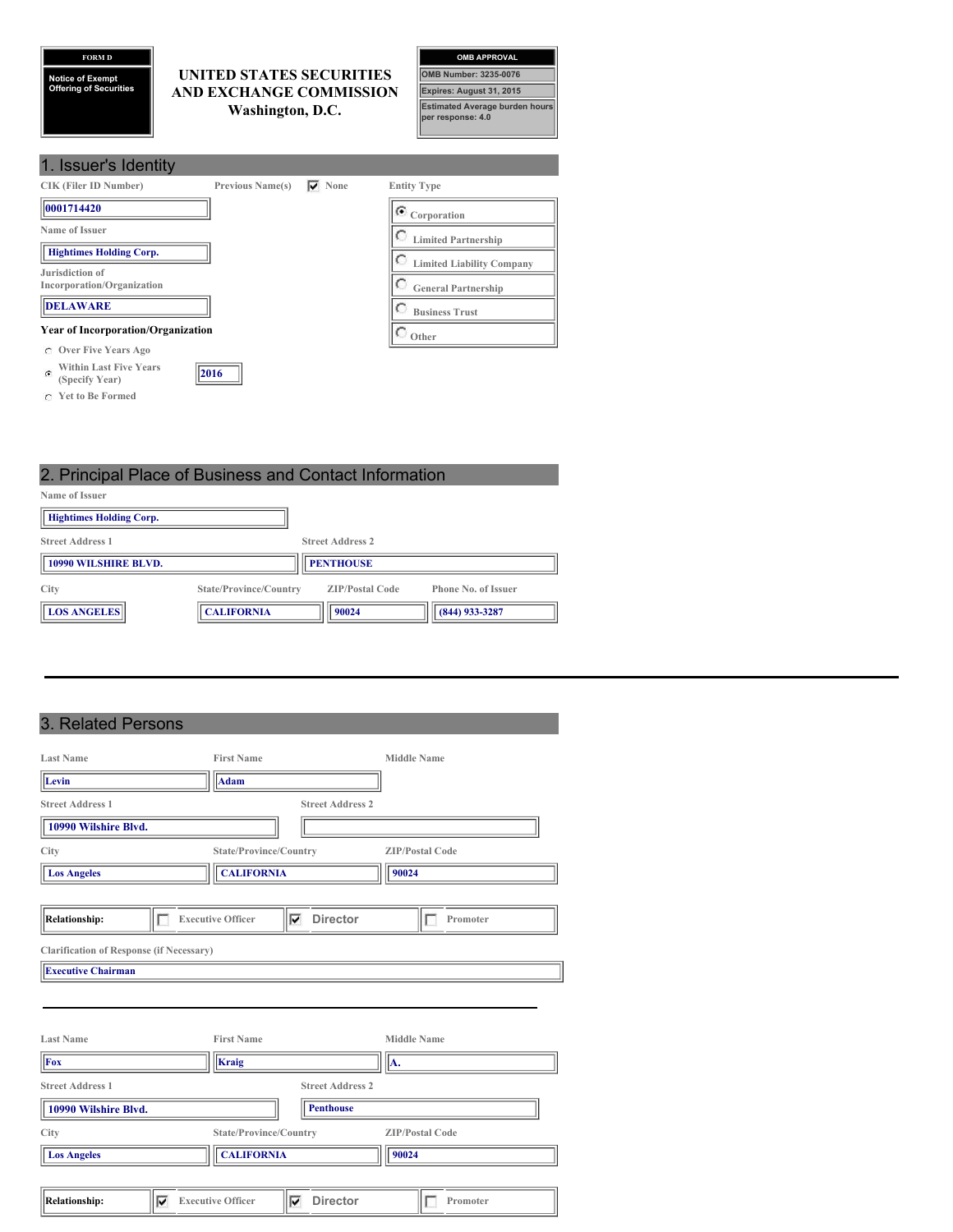| <b>Last Name</b>                                                                                                                 |   | <b>First Name</b>                  |                                             | <b>Middle Name</b>     |  |
|----------------------------------------------------------------------------------------------------------------------------------|---|------------------------------------|---------------------------------------------|------------------------|--|
| <b>Newberg</b>                                                                                                                   |   | <b>David</b>                       |                                             |                        |  |
| <b>Street Address 1</b>                                                                                                          |   |                                    | <b>Street Address 2</b>                     |                        |  |
| 10990 Wilshire Blvd.                                                                                                             |   |                                    | <b>Penthouse</b>                            |                        |  |
| City                                                                                                                             |   | State/Province/Country             |                                             | <b>ZIP/Postal Code</b> |  |
| <b>Los Angeles</b>                                                                                                               |   | <b>CALIFORNIA</b>                  |                                             | 90024                  |  |
|                                                                                                                                  |   |                                    |                                             |                        |  |
| Relationship:                                                                                                                    | ⊽ | <b>Executive Officer</b>           | г<br><b>Director</b>                        | Promoter<br>Е          |  |
| <b>Clarification of Response (if Necessary)</b>                                                                                  |   |                                    |                                             |                        |  |
| <b>Last Name</b>                                                                                                                 |   | <b>First Name</b>                  |                                             | <b>Middle Name</b>     |  |
| Watanabe                                                                                                                         |   | Neil                               |                                             |                        |  |
| <b>Street Address 1</b>                                                                                                          |   |                                    | <b>Street Address 2</b>                     |                        |  |
| 10990 Wilshire Blvd.                                                                                                             |   |                                    | <b>Penthouse</b>                            |                        |  |
| City                                                                                                                             |   | State/Province/Country             |                                             | <b>ZIP/Postal Code</b> |  |
| <b>Los Angeles</b>                                                                                                               |   | <b>CALIFORNIA</b>                  |                                             | 90024                  |  |
|                                                                                                                                  |   |                                    |                                             |                        |  |
| <b>Relationship:</b>                                                                                                             | ⊽ | <b>Executive Officer</b>           | <b>Director</b><br>п                        | Promoter<br>п          |  |
|                                                                                                                                  |   |                                    |                                             |                        |  |
| <b>Manley</b>                                                                                                                    |   | <b>First Name</b><br><b>Coleen</b> |                                             | <b>Middle Name</b>     |  |
| <b>Last Name</b><br><b>Street Address 1</b><br>10990 Wilshire Blvd.                                                              |   |                                    | <b>Street Address 2</b><br><b>Penthouse</b> |                        |  |
|                                                                                                                                  |   | State/Province/Country             |                                             | <b>ZIP/Postal Code</b> |  |
| <b>Los Angeles</b>                                                                                                               |   | <b>CALIFORNIA</b>                  |                                             | 90024                  |  |
| <b>Relationship:</b>                                                                                                             |   | <b>Executive Officer</b>           | <b>Director</b><br>⊽                        | Promoter               |  |
|                                                                                                                                  |   |                                    |                                             |                        |  |
|                                                                                                                                  |   | <b>First Name</b>                  |                                             | <b>Middle Name</b>     |  |
| <b>Kennedy</b>                                                                                                                   |   | <b>Eleanora</b>                    |                                             |                        |  |
|                                                                                                                                  |   |                                    | <b>Street Address 2</b>                     |                        |  |
| 10990 Wilshire Blvd.                                                                                                             |   |                                    | <b>Penthouse</b>                            |                        |  |
|                                                                                                                                  |   | State/Province/Country             |                                             | <b>ZIP/Postal Code</b> |  |
| <b>Los Angeles</b>                                                                                                               |   | <b>CALIFORNIA</b>                  |                                             | 90024                  |  |
|                                                                                                                                  |   |                                    |                                             |                        |  |
| City<br>$\overline{ }$<br><b>Clarification of Response (if Necessary)</b><br><b>Last Name</b><br><b>Street Address 1</b><br>City |   | <b>Executive Officer</b>           |                                             | Promoter               |  |
| <b>Relationship:</b>                                                                                                             | г |                                    | <b>Director</b><br>⊽                        | $\Box$                 |  |
| <b>Clarification of Response (if Necessary)</b><br><b>Last Name</b>                                                              |   | <b>First Name</b>                  |                                             | <b>Middle Name</b>     |  |

**Street Address 1 Street Address 2**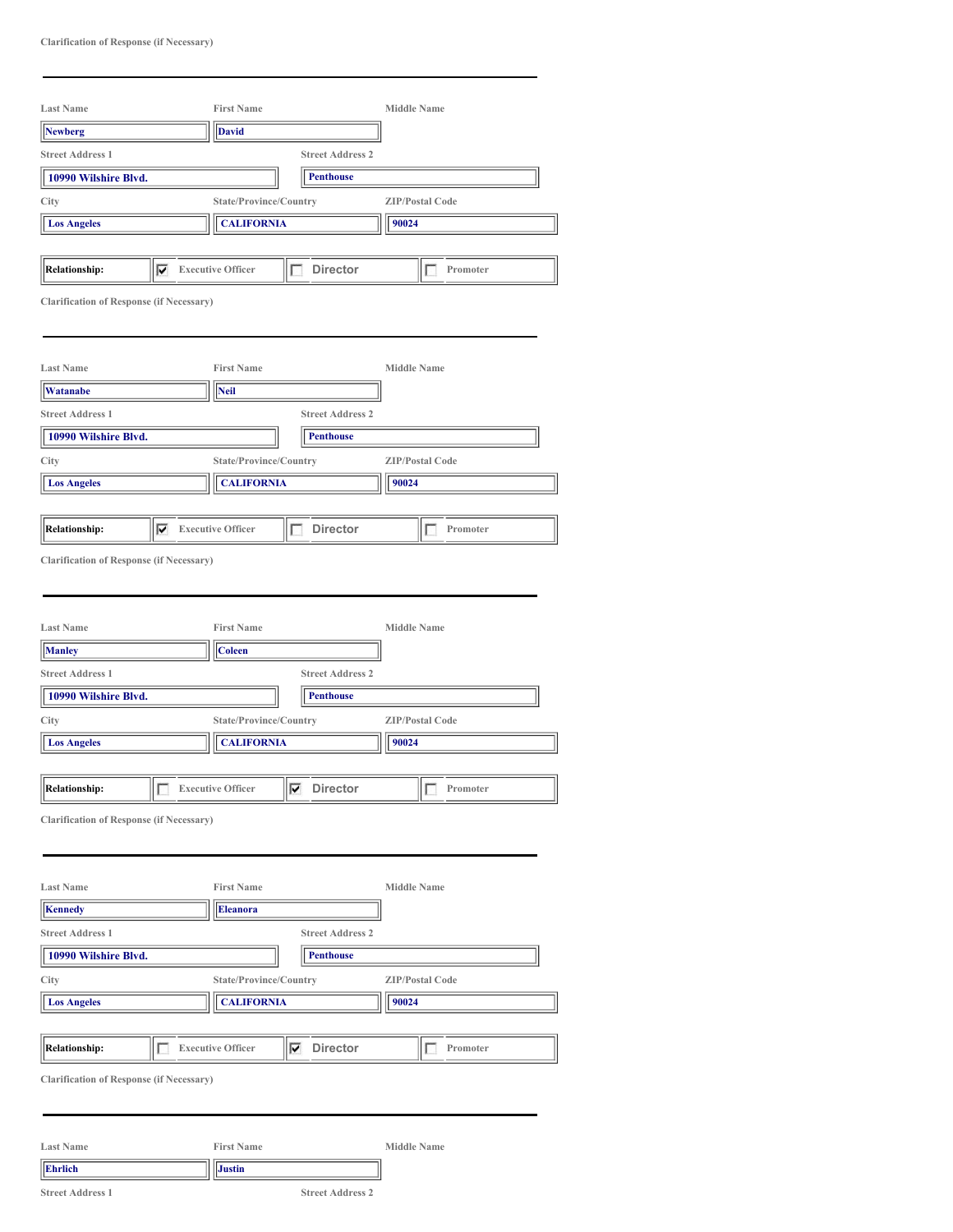| City<br><b>Los Angeles</b>                      |   | State/Province/Country   |   |                         |                    | <b>ZIP/Postal Code</b> |
|-------------------------------------------------|---|--------------------------|---|-------------------------|--------------------|------------------------|
|                                                 |   |                          |   |                         |                    |                        |
|                                                 |   | <b>CALIFORNIA</b>        |   |                         | 90024              |                        |
|                                                 |   |                          |   |                         |                    |                        |
| <b>Relationship:</b>                            | г | <b>Executive Officer</b> | ⊽ | <b>Director</b>         |                    | г<br>Promoter          |
| <b>Clarification of Response (if Necessary)</b> |   |                          |   |                         |                    |                        |
|                                                 |   |                          |   |                         |                    |                        |
| <b>Last Name</b>                                |   | <b>First Name</b>        |   |                         | <b>Middle Name</b> |                        |
| <b>Simon</b>                                    |   | <b>Stormy</b>            |   |                         |                    |                        |
| <b>Street Address 1</b>                         |   |                          |   | <b>Street Address 2</b> |                    |                        |
| 10990 Wilshire Blvd.                            |   |                          |   | <b>Penthouse</b>        |                    |                        |
| City                                            |   | State/Province/Country   |   |                         |                    | <b>ZIP/Postal Code</b> |
| <b>Los Angeles</b>                              |   | <b>CALIFORNIA</b>        |   | 90024                   |                    |                        |
|                                                 |   |                          |   |                         |                    |                        |
| <b>Relationship:</b>                            | г | <b>Executive Officer</b> | ⊽ | Director                |                    | Promoter<br>Е          |
| <b>Clarification of Response (if Necessary)</b> |   |                          |   |                         |                    |                        |
|                                                 |   |                          |   |                         |                    |                        |
| <b>Last Name</b>                                |   | <b>First Name</b>        |   |                         | <b>Middle Name</b> |                        |
| Quesada                                         |   | <b>Vincente</b>          |   |                         |                    |                        |
| <b>Street Address 1</b>                         |   |                          |   | <b>Street Address 2</b> |                    |                        |
| 10990 Wilshire Blvd.                            |   |                          |   | <b>Penthouse</b>        |                    |                        |
| City                                            |   | State/Province/Country   |   |                         |                    | <b>ZIP/Postal Code</b> |
| <b>Los Angeles</b>                              |   | <b>CALIFORNIA</b>        |   |                         | 90024              |                        |
|                                                 |   |                          |   |                         |                    |                        |
| <b>Relationship:</b>                            |   | <b>Executive Officer</b> | ⊽ | <b>Director</b>         |                    | Promoter               |

## 4. Industry Group

# **Agriculture**

### **Banking & Financial Services**

- **Commercial Banking**
- **Insurance**
- **Investing**
- **Investment Banking**
- **Pooled Investment Fund**
- **Other Banking & Financial**

### **Business Services**

### **Energy**

- **Coal Mining**
- **Electric Utilities**
- **Energy Conservation**
- **Environmental Services**
- **Oil & Gas**
- **Other Energy**

- **Health Care Biotechnology**
- **Health Insurance**
- **Hospitals & Physicians**
- $\circ$ **Pharmaceuticals**
- **Other Health Care**
- 
- 
- 
- **Services**

# **Manufacturing**

- **Real Estate Commercial**
	- **Construction**
	- **REITS & Finance**
		-
	- **Residential Other Real Estate**

## **Retailing**

**Restaurants**

### **Technology**

- **Computers**
- **Telecommunications**
- **Other Technology**

### **Travel**

- **Airlines & Airports**
- **Lodging & Conventions**
- **Tourism & Travel Services**
- **Other Travel**
- **Other**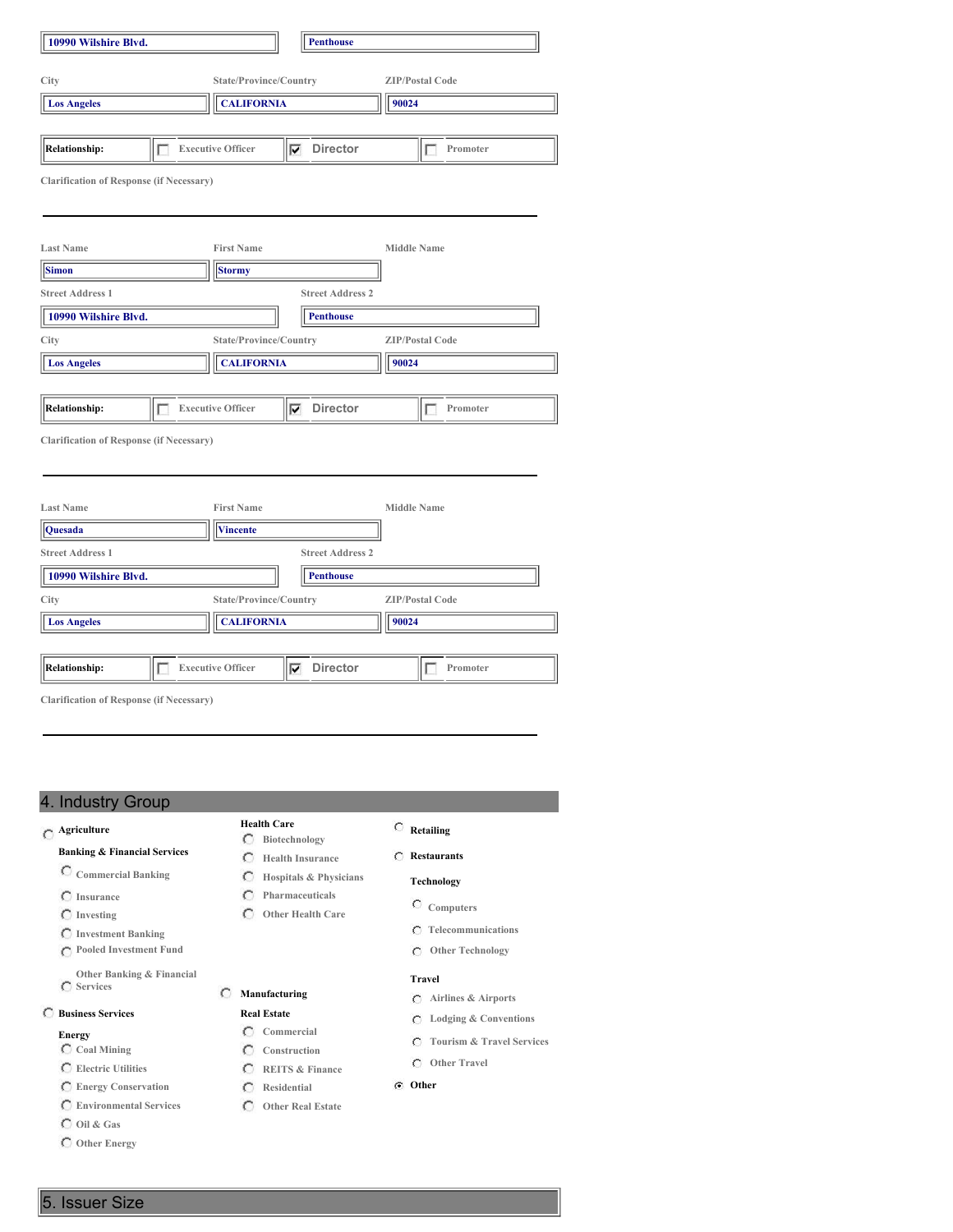- $\circ$
- $\circ$
- $\circ$
- $\circ$
- $\circ$
- $\circ$
- $\mathbf G$
- $\circ$

#### **Revenue Range Aggregate Net Asset Value Range**

- **No Revenues No Aggregate Net Asset Value**
- **\$1 - \$1,000,000 \$1 - \$5,000,000**
- **\$1,000,001 - \$5,000,000 \$5,000,000 \$5,000,001 \$25,000,000**
- **\$5,000,001 - \$25,000,000 \$25,000,001 \$25,000,000 \$25,000,000 \$25,000,000**
- **\$25,000,001 - \$100,000,000 \$50,000,001 \$100,000,000**
- **Over \$100,000,000 Over \$100,000,000**
- **Decline** to **Disclose C Decline** to **Disclose**
- **Not Applicable Not Applicable**

|   | 6. Federal Exemption(s) and Exclusion(s) Claimed (select all that<br>apply) |  |                                            |  |  |  |
|---|-----------------------------------------------------------------------------|--|--------------------------------------------|--|--|--|
| ┍ | Rule 504(b)(1) (not (i), (ii)<br> or (iii)                                  |  | <b>Rule 505</b>                            |  |  |  |
|   | Rule 504 (b) $(1)(i)$                                                       |  | $\sqrt{\mathbf{V}}$ Rule 506(b)            |  |  |  |
|   | Rule 504 (b)(1)(ii)                                                         |  | Rule $506(c)$                              |  |  |  |
|   | Rule 504 (b) $(1)(iii)$                                                     |  | Securities Act Section 4(a)(5)             |  |  |  |
|   |                                                                             |  | <b>Investment Company Act Section 3(c)</b> |  |  |  |





**Does** the Issuer intend this offering to last more than one year?<br> **C**  $Y_{\text{es}}$  **C**  $\overline{Y_{\text{es}}}$ 

|          |                                                                                                                                                                                                       |   | 9. Type(s) of Securities Offered (select all that apply)             |  |  |  |
|----------|-------------------------------------------------------------------------------------------------------------------------------------------------------------------------------------------------------|---|----------------------------------------------------------------------|--|--|--|
|          | <b>Pooled Investment Fund</b><br>Interests                                                                                                                                                            | M | Equity                                                               |  |  |  |
|          | <b>Tenant-in-Common Securities</b>                                                                                                                                                                    |   | Debt                                                                 |  |  |  |
|          | <b>Mineral Property Securities</b>                                                                                                                                                                    |   | Option, Warrant or Other Right to<br><b>Acquire Another Security</b> |  |  |  |
|          | Security to be Acquired Upon<br><b>Exercise of Option, Warrant or</b><br><b>Other Right to Acquire</b><br>Security                                                                                    | ज | Other (describe)                                                     |  |  |  |
|          |                                                                                                                                                                                                       |   | <b>Class A Common Stock</b>                                          |  |  |  |
|          |                                                                                                                                                                                                       |   |                                                                      |  |  |  |
|          |                                                                                                                                                                                                       |   |                                                                      |  |  |  |
|          | 10. Business Combination Transaction                                                                                                                                                                  |   |                                                                      |  |  |  |
|          | Is this offering being made in connection with a business combination<br>transaction, such as a merger, acquisition or exchange offer?                                                                |   | $C_{N0}$<br>G.<br><b>Ves</b>                                         |  |  |  |
|          | <b>Clarification of Response (if Necessary)</b>                                                                                                                                                       |   |                                                                      |  |  |  |
|          | Hightimes Holding Corp. ("Hightimes") acquired 100% of the<br>capital stock of Trans-High Corporation and its subsidiaries<br>("THC") in an acquisition that was consummated on February<br>14, 2017. |   |                                                                      |  |  |  |
|          |                                                                                                                                                                                                       |   |                                                                      |  |  |  |
|          | 11. Minimum Investment                                                                                                                                                                                |   |                                                                      |  |  |  |
| investor | Minimum investment accepted from any outside                                                                                                                                                          |   | S<br><b>USD</b><br>l 0                                               |  |  |  |
|          | 12. Sales Compensation                                                                                                                                                                                |   |                                                                      |  |  |  |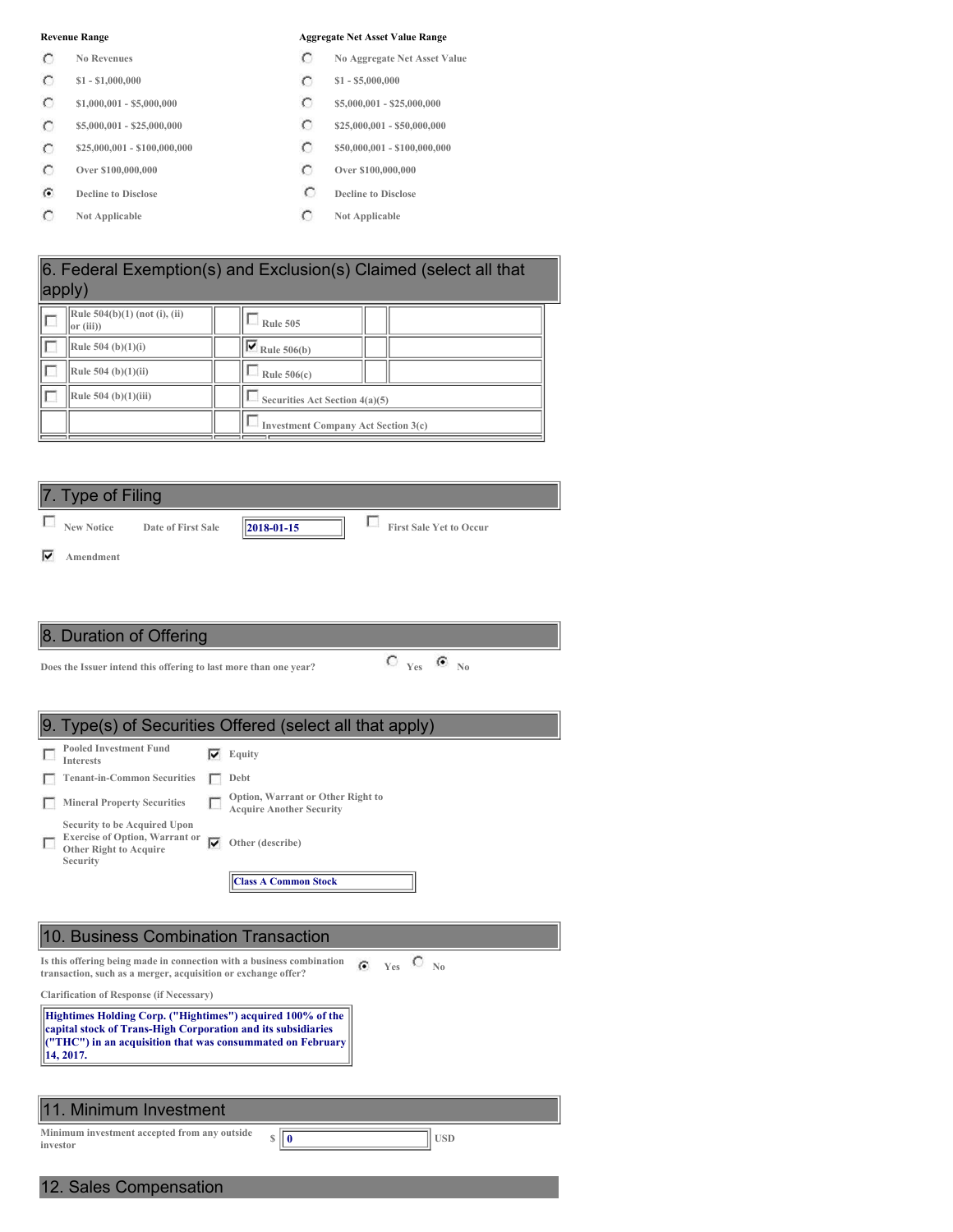| Recipient                                                             | <b>Recipient CRD Number</b>                                            | None                   |  |  |  |
|-----------------------------------------------------------------------|------------------------------------------------------------------------|------------------------|--|--|--|
|                                                                       |                                                                        |                        |  |  |  |
| (Associated) Broker or Dealer<br>None<br>г<br><b>Street Address 1</b> | (Associated) Broker or Dealer CRD<br>Number<br><b>Street Address 2</b> | None                   |  |  |  |
| <b>City</b>                                                           | State/Province/Country                                                 | <b>ZIP/Postal Code</b> |  |  |  |
|                                                                       |                                                                        |                        |  |  |  |
| State(s) of Solicitation                                              | $\Box$ All States                                                      |                        |  |  |  |
| 13. Offering and Sales Amounts                                        |                                                                        |                        |  |  |  |
| Total Offering Amount<br>$$ \parallel 1553$                           | <b>TISD</b><br>$\Gamma$ Indefinite                                     |                        |  |  |  |

| <b>Total Offering Amount</b>                    | 1553<br><b>USD</b><br>$\Box$ Indefinite                                                                                                                                                                                                                                                                                                                                                                                            |
|-------------------------------------------------|------------------------------------------------------------------------------------------------------------------------------------------------------------------------------------------------------------------------------------------------------------------------------------------------------------------------------------------------------------------------------------------------------------------------------------|
| <b>Total Amount Sold</b>                        | <b>USD</b><br>1553                                                                                                                                                                                                                                                                                                                                                                                                                 |
| <b>Total Remaining to be</b><br>Sold            | <b>USD</b><br>S<br>$\Box$ Indefinite<br>lO                                                                                                                                                                                                                                                                                                                                                                                         |
| <b>Clarification of Response (if Necessary)</b> |                                                                                                                                                                                                                                                                                                                                                                                                                                    |
|                                                 | A total of 15,531,128 shares (post-split) of restricted Class A<br>Common Stock, par value \$0.0001 per share, of Hightimes were<br>issued to the company's founders and insiders in February 2017 in<br>conjunction with the company's business combination with THC.                                                                                                                                                             |
| 14. Investors                                   |                                                                                                                                                                                                                                                                                                                                                                                                                                    |
| offering                                        | Select if securities in the offering have been or may be sold to persons who<br>do not qualify as accredited investors,<br>Number of such non-accredited investors who already have invested in the<br>Regardless of whether securities in the offering have been or may be sold<br>43<br>to persons who do not qualify as accredited investors, enter the total<br>number of investors who already have invested in the offering: |
|                                                 | 15. Sales Commissions & Finders' Fees Expenses                                                                                                                                                                                                                                                                                                                                                                                     |
|                                                 | Provide separately the amounts of sales commissions and finders' fees expenses, if any. If the amount of an<br>expenditure is not known, provide an estimate and check the box next to the amount.                                                                                                                                                                                                                                 |
|                                                 | Sales Commissions \$<br><b>USD</b><br><b>Estimate</b>                                                                                                                                                                                                                                                                                                                                                                              |
|                                                 | Finders' Fees $\sqrt{\frac{6}{10}}$<br><b>USD</b><br><b>Estimate</b>                                                                                                                                                                                                                                                                                                                                                               |
| <b>Clarification of Response (if Necessary)</b> |                                                                                                                                                                                                                                                                                                                                                                                                                                    |
|                                                 |                                                                                                                                                                                                                                                                                                                                                                                                                                    |

# 16. Use of Proceeds

Provide the amount of the gross proceeds of the offering that has been or is proposed to be used for payments to<br>any of the persons required to be named as executive officers, directors or promoters in response to Item 3 a

| S | <b>USD</b> | Estimate |
|---|------------|----------|
|   |            |          |

**Clarification of Response (if Necessary)**